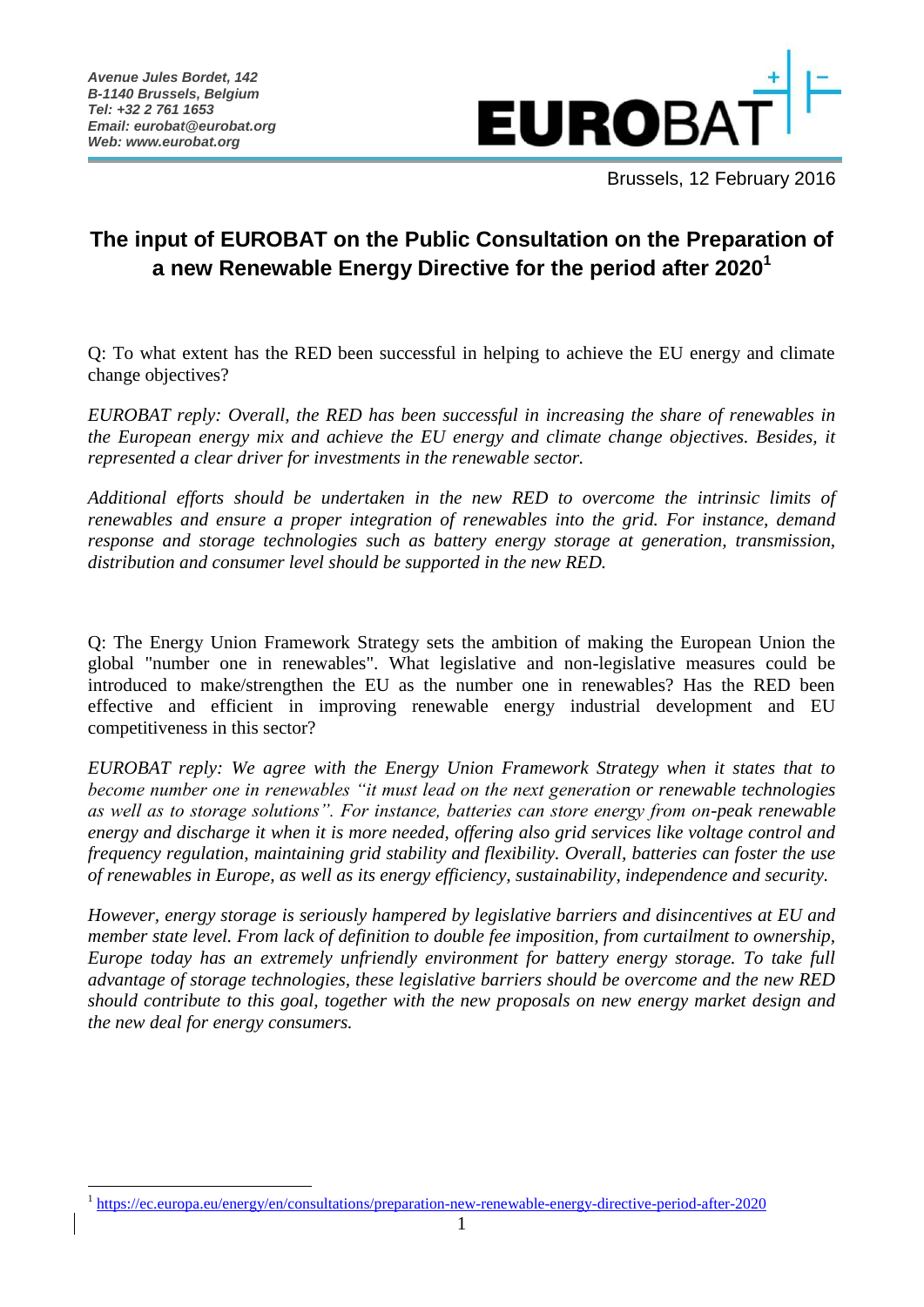| Q: How would you rate the importance of the following barriers for consumers to produce and self-                             |                           |                      |                                  |                          |            |  |  |
|-------------------------------------------------------------------------------------------------------------------------------|---------------------------|----------------------|----------------------------------|--------------------------|------------|--|--|
| consume their own renewable energy?                                                                                           |                           |                      |                                  |                          |            |  |  |
|                                                                                                                               | Very important<br>barrier | Important<br>barrier | Not very<br>important<br>barrier | Not important<br>barrier | No opinion |  |  |
| Self-consumption<br>or storage of<br>renewable<br>electricity<br>produced onsite is<br>forbidden                              | $\boldsymbol{X}$          |                      |                                  |                          |            |  |  |
| Surplus electricity<br>that is not self-<br>consumed onsite<br>cannot be sold to<br>the grid                                  |                           | $\boldsymbol{X}$     |                                  |                          |            |  |  |
| Surplus electricity<br>that is not self-<br>consumed onsite<br>is not valued<br>fairly                                        | X                         |                      |                                  |                          |            |  |  |
| Appliances or<br>enabler for<br>thermal and<br>electrical storage<br>onsite are too<br>expensive                              |                           | $\boldsymbol{X}$     |                                  |                          |            |  |  |
| Complex and/or<br>lengthy<br>administrative<br>procedures,<br>particularly<br>penalising small<br>self-consumption<br>systems | $\boldsymbol{X}$          |                      |                                  |                          |            |  |  |
| Lack of smart<br>grids and smart<br>metering systems<br>at the consumer's<br>premises                                         |                           | $\boldsymbol{X}$     |                                  |                          |            |  |  |
| The design of<br>local network<br>tariffs                                                                                     |                           | X                    |                                  |                          |            |  |  |
| The design of<br>electricity tariffs                                                                                          | $\overline{X}$            |                      |                                  |                          |            |  |  |

*EUROBAT reply: In a future energy mix with increasing shares of renewables, energy storage at every level of the grid will be needed to ensure a stable and secure system. The cost of storage system is projected to be increasingly cost-competitive: for instance, Roland Berger estimates that PV + storage system will reach grid parity in Germany in 2016. However, bottlenecks should be addressed at EU level to deploy energy storage systems. Electricity prices and tariffs reflecting scarcity represent an important market signal for demand-response, smart appliances (including electric vehicles) and storage solutions like batteries and overall will be crucial tools to ensure flexibility.* 

*Double grid fees for energy storage systems should be avoided. Energy storage is today often defined as generating facility, but in some cases storage systems are also treated as end consumers, resulting in double fee imposition. Direct additional taxation on energy stored for self-consumption should also be avoided, as it represents a strong dis-incentive to the deployment of energy storage,*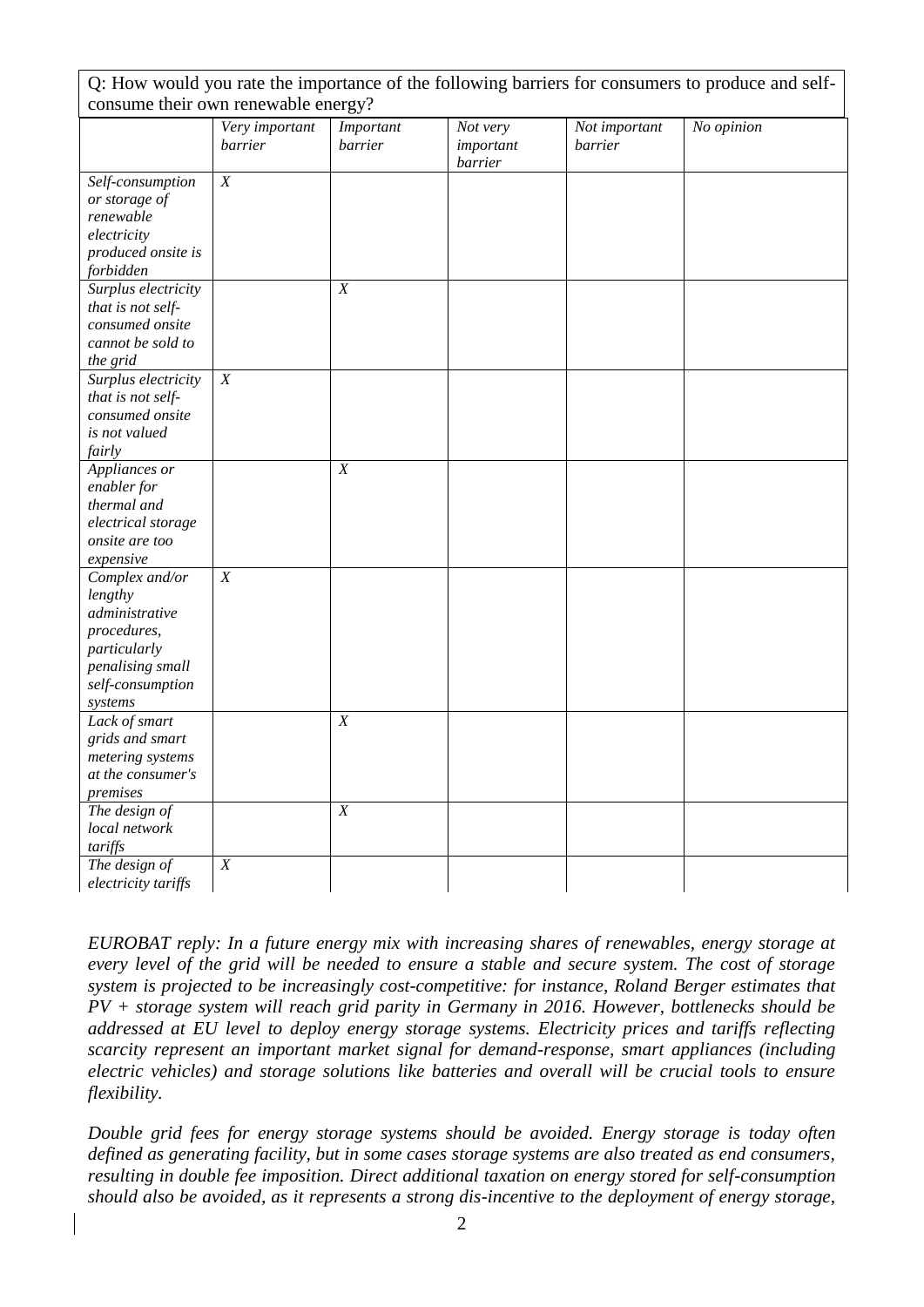*while energy storage do not actually pose a burden to the grid. Energy storage systems are important tools to stimulate demand-response. By storing their self-produced energy, prosumers can significantly increase their self-consumption levels, shifting demand to off-peak hours. Flexibility is a key market signal to kick-start storage and demand-response and should be properly rewarded. The new RED should include a clear framework for renewable self-consumption, storage and generation. A definition of renewable self-generators and self-consumers and the right to selfgenerate, store and consume renewable energy should be included.*

Q: Please rate the appropriateness of stronger EU rules in the following areas to remove barriers that may be specifically hampering the further deployment of renewable energy projects at the local level:

|                       | Very           | Appropriate    | Not very    | Not appropriate | No opinion |
|-----------------------|----------------|----------------|-------------|-----------------|------------|
|                       | appropriate    |                | appropriate |                 |            |
| Promoting the         |                | $\overline{X}$ |             |                 |            |
| integration of        |                |                |             |                 |            |
| renewable energy      |                |                |             |                 |            |
| in local              |                |                |             |                 |            |
| infrastructure and    |                |                |             |                 |            |
| public services       |                |                |             |                 |            |
| Supporting local      |                | $\overline{X}$ |             |                 |            |
| authorities in        |                |                |             |                 |            |
| preparing             |                |                |             |                 |            |
| strategies and        |                |                |             |                 |            |
| plans for the         |                |                |             |                 |            |
| promotion of          |                |                |             |                 |            |
| renewable energy      |                |                |             |                 |            |
| Facilitating          |                | X              |             |                 |            |
| cooperation           |                |                |             |                 |            |
| between relevant      |                |                |             |                 |            |
| actors at the local   |                |                |             |                 |            |
| or municipal level    |                |                |             |                 |            |
| Facilitating          | $\overline{X}$ |                |             |                 |            |
| access to targeted    |                |                |             |                 |            |
| <i>financing</i>      |                |                |             |                 |            |
| EU-wide right to      | $\overline{X}$ |                |             |                 |            |
| generate, self-       |                |                |             |                 |            |
| consume and           |                |                |             |                 |            |
| store renewable       |                |                |             |                 |            |
| electricity           |                |                |             |                 |            |
| Measures to           | $\overline{X}$ |                |             |                 |            |
| ensure that           |                |                |             |                 |            |
| surplus self-         |                |                |             |                 |            |
| generated             |                |                |             |                 |            |
| electricity is fairly |                |                |             |                 |            |
| valued                |                |                |             |                 |            |
| Harmonized            | $\overline{X}$ |                |             |                 |            |
| principles for        |                |                |             |                 |            |
| network tariffs       |                |                |             |                 |            |
| that promote          |                |                |             |                 |            |
| consumers'            |                |                |             |                 |            |
| flexibility and       |                |                |             |                 |            |
| minimise system       |                |                |             |                 |            |
| costs                 |                |                |             |                 |            |
|                       |                |                |             |                 |            |

*EUROBAT reply: An EU-wide right to generate, self-consume and store renewable electricity is a key requisite to overcome the limits of renewables and ensure its deployment at household, district and community level.*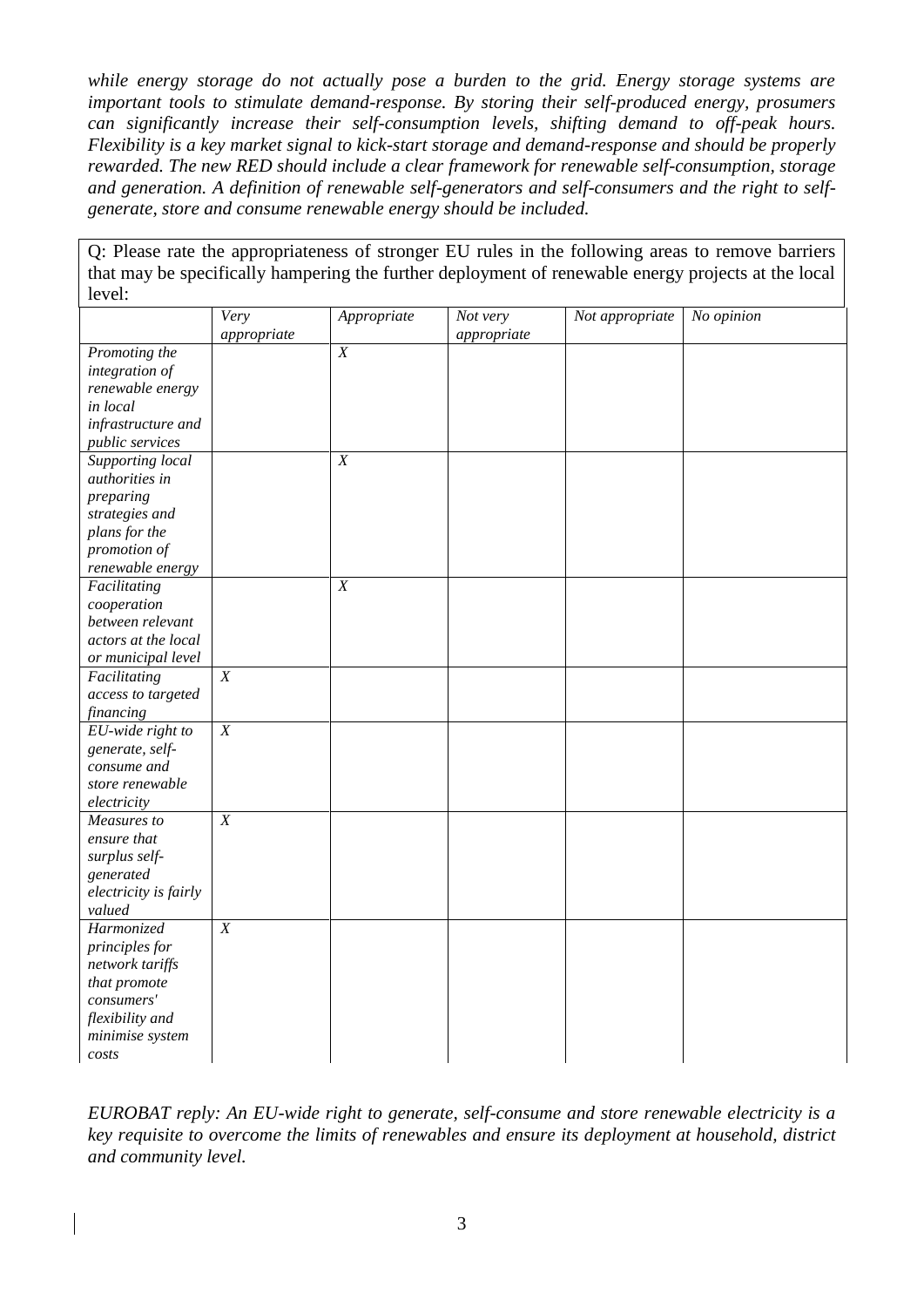Q: In your view, which specific evolutions of the market rules would facilitate the integration of renewables into the market and allow for the creation of a level playing field across generation technologies? Please indicate the importance of the following elements to facilitate renewable integration:

| ັ               | Very<br>important | Important | Not very<br>important | Not important | No opinion |
|-----------------|-------------------|-----------|-----------------------|---------------|------------|
|                 |                   |           |                       |               |            |
| Regulatory      | X                 |           |                       |               |            |
| measures to     |                   |           |                       |               |            |
| enable thermal, |                   |           |                       |               |            |
| electrical and  |                   |           |                       |               |            |
| chemical        |                   |           |                       |               |            |
| storage         |                   |           |                       |               |            |
| Enshrine the    | $\boldsymbol{X}$  |           |                       |               |            |
| right of        |                   |           |                       |               |            |
| consumers to    |                   |           |                       |               |            |
| participate in  |                   |           |                       |               |            |
| the market      |                   |           |                       |               |            |
| through demand  |                   |           |                       |               |            |
| response        |                   |           |                       |               |            |

Q: Currently, some exceptions from the standard balancing responsibilities of generators exist for energy from renewable sources. In view of increasingly mature renewable generation technologies and a growing role of short-term markets, is time ready to in principle make all generation technologies subject to full balancing responsibilities?

*EUROBAT reply: The exemption of generators of renewable energies from balancing responsibilities, in conjunction with the uncertain ownership landscape for TSOs and DSOs, is a measure preventing the deployment of storage systems, while storage can clearly help producers to cope with balancing responsibilities. The revised RED should therefore include a timeline to assign clear balancing responsibilities to the producers of renewable energy, but their value should be recognized and rewarded.*

*Curtailing energy represents a failure of the system and a waste of energy: grid constraints naturally preventing renewable energy from having priority of dispatch could be addressed through the deployment of BES. Storing electricity in the case of system constrains and releasing it at a later stage allows increasing the amount the renewables into the energy mix and ensuring the security of the system, above all if the stored renewable energy is also granted priority of dispatch. Financial compensation for curtailed energy represents a relevant disincentive for RES producers to install energy storage system; national legislation should not allow it to incentivize the use of storage systems at generation level.* 

Q: To what extent has the RED been successful in addressing the following EU transport policy objectives?

|                 | Very       | Successful | Not very         | <b>Not</b> | No opinion |
|-----------------|------------|------------|------------------|------------|------------|
|                 | successful |            | successful       | successful |            |
| Contribute      |            |            | $\boldsymbol{X}$ |            |            |
| towards the     |            |            |                  |            |            |
| EU's            |            |            |                  |            |            |
| decarbonisation |            |            |                  |            |            |
| objectives      |            |            |                  |            |            |
| Reduce          |            |            | $\boldsymbol{X}$ |            |            |
| dependency on   |            |            |                  |            |            |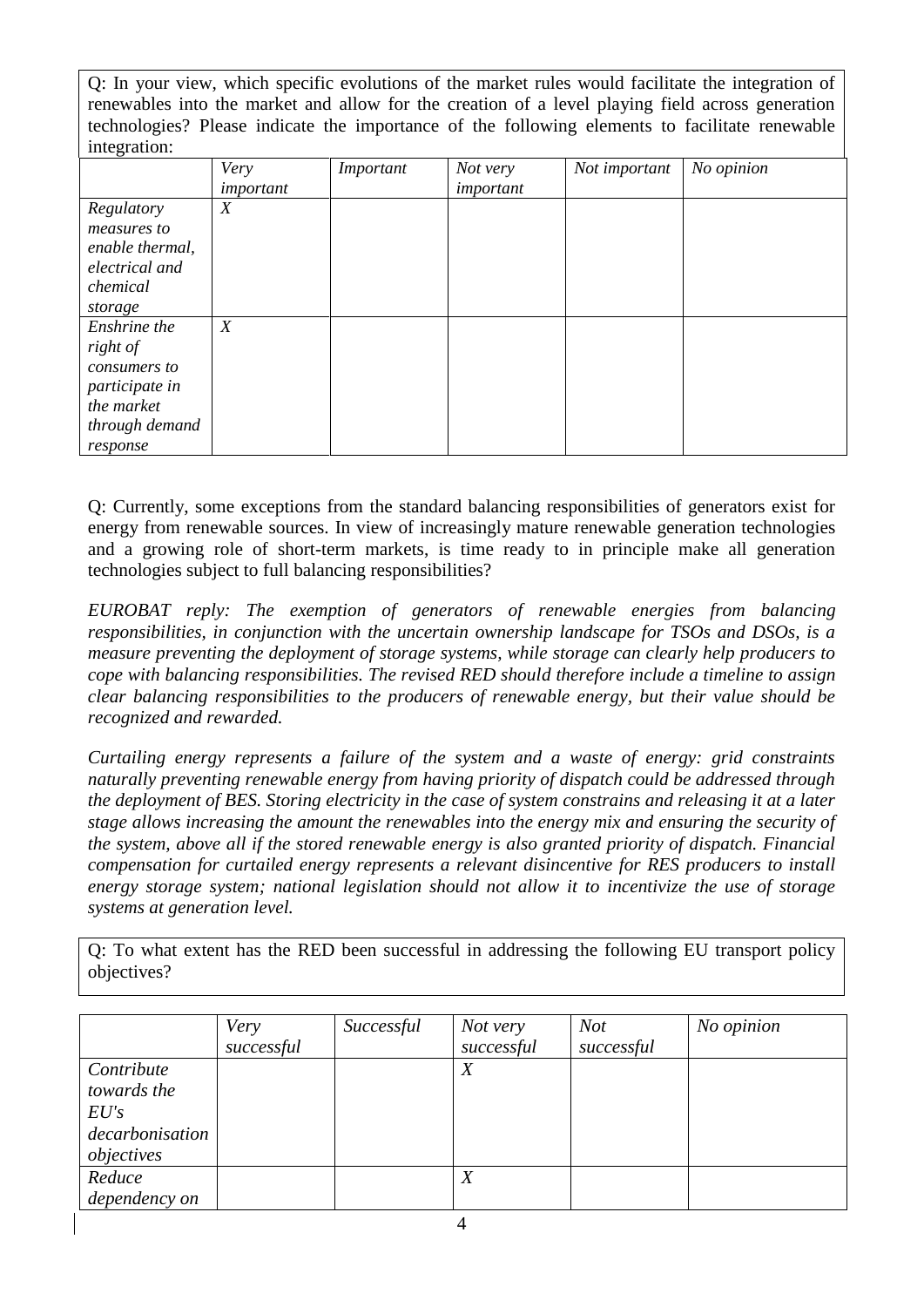| oil imports      |  |   |   |  |
|------------------|--|---|---|--|
| <b>Increase</b>  |  | X |   |  |
| diversification  |  |   |   |  |
| of transport     |  |   |   |  |
| fuels            |  |   |   |  |
| Reduce air       |  | X |   |  |
| pollution,       |  |   |   |  |
| particularly in  |  |   |   |  |
| urban areas      |  |   |   |  |
| Strengthen the   |  | X |   |  |
| EU industry      |  |   |   |  |
| and economy      |  |   |   |  |
| competitiveness  |  |   |   |  |
| <b>Stimulate</b> |  |   | X |  |
| development      |  |   |   |  |
| and growth of    |  |   |   |  |
| innovative       |  |   |   |  |
| technologies     |  |   |   |  |
| Reduce           |  |   | X |  |
| production       |  |   |   |  |
| costs of         |  |   |   |  |
| renewable fuels  |  |   |   |  |
| by lowering the  |  |   |   |  |
| level of         |  |   |   |  |
| investment risk  |  |   |   |  |
| Facilitate fuel  |  |   | X |  |
| cost reduction   |  |   |   |  |
| by integration   |  |   |   |  |
| of the EU        |  |   |   |  |
| market for       |  |   |   |  |
| renewable fuels  |  |   |   |  |

*EUROBAT reply: The RED Directive has not been successful in achieving the 10% target for energy from renewable sources in transport by 2020. The progress report published by the Commission and the EUROSTAT data show that this share reached just 5,3% in 2013 and 5,7% in 2014, considerably far from the 10% target and being mostly met by biofuels. The use of renewable electricity in transport has been insufficiently incentivised by the 'technology neutral' RED subtarget for transport.* 

*The electrification of road transport is an absolute precondition to meet the 2020 and 2030 renewable targets; far from representing a burden, electro-mobility offers important opportunities in terms of decarbonisation, jobs creation potential, growth, health, clean air in urban areas and enhanced energy supply security. Analyses of the European Climate Foundation show that the shift to hybridisation and electrification of cars and vans alone might generate between 501,000 and 1.1 million net jobs in EU by 2030, cut C02 emissions by 64-93% by 2050 as well as NOx (85-95%) and particulates (74-95%).*

*The electrification of transport should be seen as a clear cornerstone of Europe's overall decarbonisation of transport strategy. The new RED should therefore promote the electrification of transport to achieve the 2020 and 2030 renewable targets.*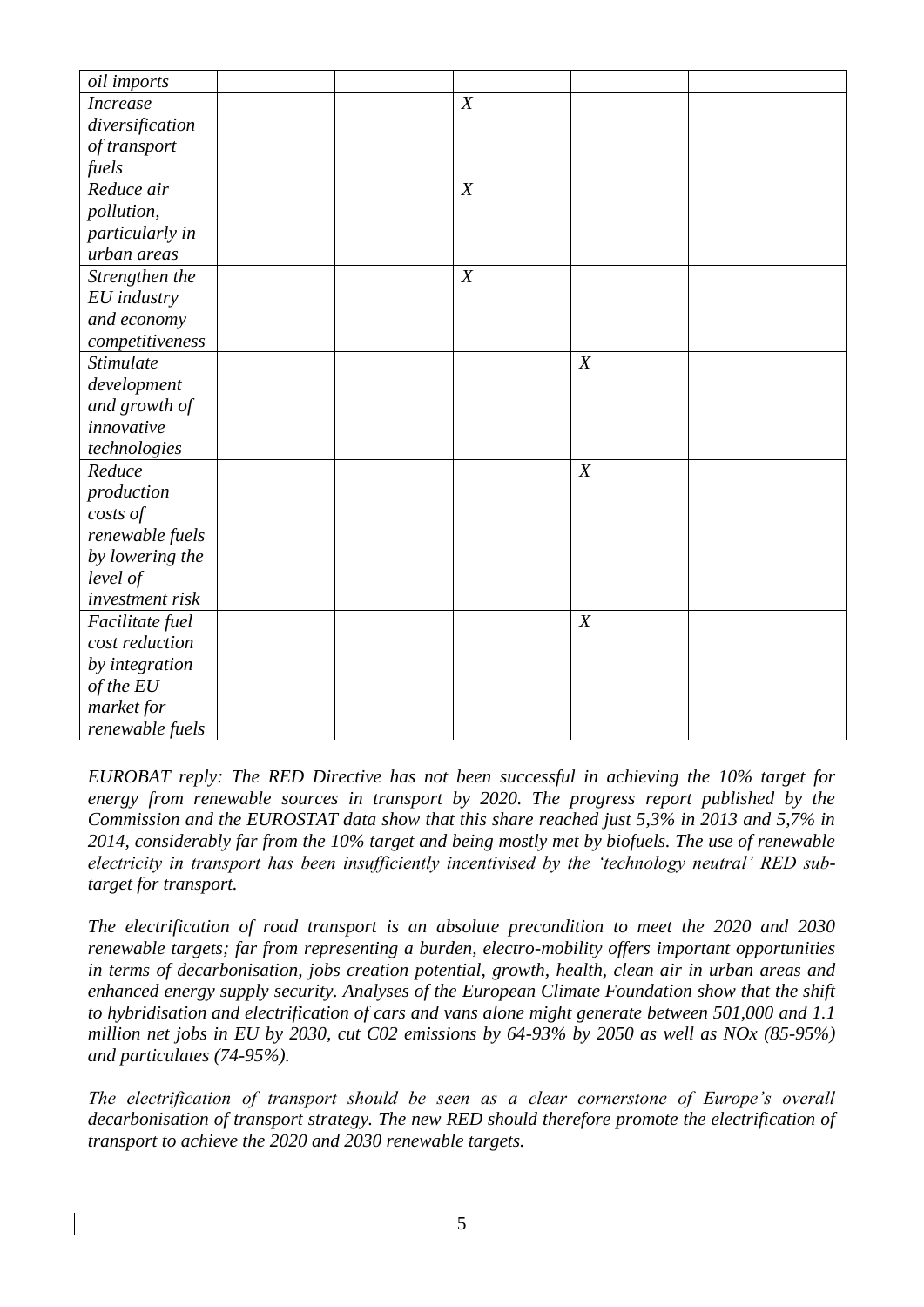Q: Please name the most important barriers hampering the development of sustainable renewable fuels and renewable electricity use in transport?

*EUROBAT reply: Urban measures such as low emission zones, providing appropriate charging and parking infrastructure and green public procurement improvement are needed, in addition to fostering vehicle-sharing solutions.*

*The capacity of the electricity system is not a barrier: there is enough capacity to accommodate even a hypothetical share of 100% electric vehicles when these cars charge outside the peak hours. Even a total of about 25 million electric cars by 2035 on Europe's roads would increase electricity demand by just 2.2%.* 

*To create a business model for vehicle-to-grid, several barriers should be addressed, from the lack of storage definition to the unequal participation to the balancing market. Besides, flexibility and ancillary services are today not properly valued and rewarded by the market. Vehicle-to-grid business models should be developed on an equal footing with other sources of flexibility.*

Q: Please rate the most effective means of promoting the consumption of sustainable renewable fuels in the EU transport sector and increasing the uptake of electric vehicles:

|                      | Very effective | Effective        | Not very<br>effective | Not effective | No opinion |
|----------------------|----------------|------------------|-----------------------|---------------|------------|
| Increased use of     |                | $\overline{X}$   |                       |               |            |
| certain market       |                |                  |                       |               |            |
| players'             |                |                  |                       |               |            |
| obligations at       |                |                  |                       |               |            |
| <b>Member State</b>  |                |                  |                       |               |            |
| level                |                |                  |                       |               |            |
| More                 |                | $\boldsymbol{X}$ |                       |               |            |
| harmonised           |                |                  |                       |               |            |
| promotion            |                |                  |                       |               |            |
| measures at          |                |                  |                       |               |            |
| <b>Member States</b> |                |                  |                       |               |            |
| level                |                |                  |                       |               |            |
| The introduction     |                | $\boldsymbol{X}$ |                       |               |            |
| of certain           |                |                  |                       |               |            |
| market players'      |                |                  |                       |               |            |
| obligations at       |                |                  |                       |               |            |
| the EU level         |                |                  |                       |               |            |
| Targeted             | $\overline{X}$ |                  |                       |               |            |
| financial            |                |                  |                       |               |            |
| support for          |                |                  |                       |               |            |
| deployment of        |                |                  |                       |               |            |
| innovative low-      |                |                  |                       |               |            |
| carbon               |                |                  |                       |               |            |
| technologies (in     |                |                  |                       |               |            |
| particular to the    |                |                  |                       |               |            |
| heavy duty           |                |                  |                       |               |            |
| transport and        |                |                  |                       |               |            |
| aviation             |                |                  |                       |               |            |
| <i>industry</i> )    |                |                  |                       |               |            |
| <b>Increased</b>     | $\overline{X}$ |                  |                       |               |            |
| access to energy     |                |                  |                       |               |            |
| system services      |                |                  |                       |               |            |
| (such as             |                |                  |                       |               |            |
| balancing and        |                |                  |                       |               |            |